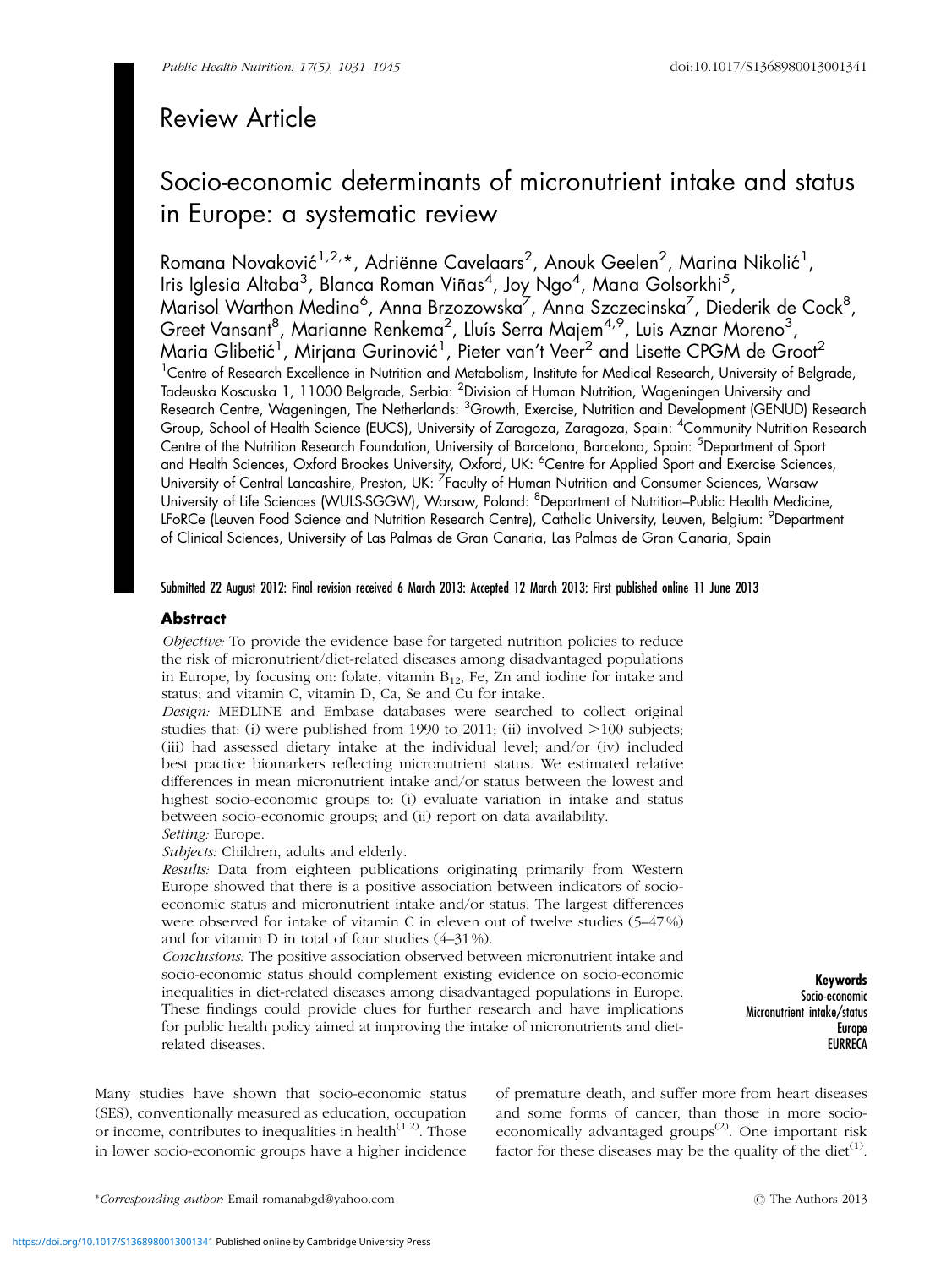Adequate consumption of micronutrients is one of the key elements of diet quality. Within the EURRECA Network of Excellence (www.eurreca.org), it was shown that the prevalence of micronutrient inadequacies in Europe ranged from 11% to 30% for Cu, folate, Se, iodine, vitamin  $B_{12}$  and vitamin C in adults<sup>[\(3\)](#page-13-0)</sup>. A recent study has shown that diet cost mediates the relationship between socio-economic position (education and income) and diet quality<sup>[\(4\)](#page-13-0)</sup>. Since energy-dense and nutrient-poor diets are cheap and more consumed by those with limited economic means and lower educational level $(1,2)$ , it is likely that SES could be associated with variation in micronutrient intake and status. Currently, a knowledge gap exists due to lack of an overview on intake and status of public health-prioritized micronutrients by SES group. Available data that stem from methodologically comparable nutritional surveillances have studied intake and/or status of a few micronutrients within limited life stages, whereas literature reviews have predominantly focused on the relationship between SES and intakes of macronutrients or specific food groups and food patterns (e.g. fat, fruits and vegetables)<sup>[\(1,5–12\)](#page-13-0)</sup>. Furthermore, the studies have been performed primarily in adults, while children and the elderly might be more vulnerable to insufficiencies. Therefore the aim of the present study was to provide the evidence base for targeted nutrition policies to reduce the risk of micronutrient/diet-related diseases among disadvantaged populations in Europe, by focusing on intake and status of folate, vitamin  $B_{12}$ , Fe, Zn and iodine, and intake of vitamin C, vitamin D, Ca, Se and Cu. We carried out a systematic review on socio-economic differences in micronutrient intake and status in adults, the elderly and children in Europe using education, occupation and income as SES indicators. In addition, we report on availability of the data that addressed our research question.

# Methods

### Literature search and data extraction

Prioritization of the micronutrients under study was evidence based $(13)$  $(13)$  and accounted for: (i) the amount of new scientific evidence, particularly from randomized controlled trials; (ii) the public health relevance of micronutrients; and (iii) variations in current micronutrient recommendations for folate, vitamin B<sub>12</sub>, Fe, Zn and iodine for intake and status, and for vitamin C, vitamin D, Ca, Se and Cu for intake. Socio-economic indicators of interest were educational level, occupational status and income as these are the most conventionally used $(14)$  $(14)$ .

A systematic literature search was carried out in MEDLINE and Embase databases to collect studies published from January 1990 up to November 2011 that were performed in apparently healthy populations of all life stages in Europe. Both databases were searched using

database-specific indexing terms for dietary intake and/or nutritional status of at least one of the micronutrients under study, SES (education, occupation or income) and Europe: (micronutrients (listed) OR biomarkers of status (listed)) AND general intake/status terms (diet/or eating/nutritional support/or dietary supplements/or food, fortified/or deficiency diseases/nutritional requirements/or nutritional status/or nutritive value/or nutrition assessment/or diet records) AND socio-economic status terms (socio-economic factors/or poverty/or social class/ or educational status/or employment/or unemployment/ or income/or occupations/or social conditions) – in title and abstract – AND country (European countries listed). The search strategy can be obtained from the authors upon request.

Studies were considered eligible if they reported on micronutrient intake and/or status across different levels of education, occupation or income. For the final analysis, we used the data where dietary intake was assessed at the individual level and reported as mean intake. Nutritional status was reflected by the level of status markers defined as best practice biomarkers within the context of  $EURRECA<sup>(15,16)</sup>$  $EURRECA<sup>(15,16)</sup>$  $EURRECA<sup>(15,16)</sup>$ 

The search results were screened on the basis of title and abstract by two independent reviewers. For articles that seemed to comply with the study criteria, full texts were obtained and checked for relevance by two independent reviewers. When necessary, the discrepancies in abstract and study selection were discussed, and further processing on inclusion or exclusion was made based on consensus.

Study characteristics (country, life stage and number of subjects, sampling procedure, descriptors of SES) and levels of micronutrient intake/status (mean, standard deviation and/or standard error) and energy consumption were extracted into a database.

# Data analysis

We calculated the relative difference (%) in intake and status between the lowest and highest SES groups as a percentage of the value of the highest SES group, for males and females separately unless the paper reported data only for both genders together.

In addition, if studies reported a standard deviation or standard error, the 95 % confidence interval of the mean intake/status for SES groups was calculated. The  $t$  test was performed to evaluate if the difference in intake/status between the lowest and highest SES groups was statistically significant (the level of statistical significance was set at  $P < 0.05$ ).

Means and 95 % confidence intervals (when standard deviations/standard errors were available) of intake and status of the lowest and highest SES groups were plotted per micronutrient for males and females separately. Where the results of the  $t$  test showed a statistically significant difference in intake/status between the lowest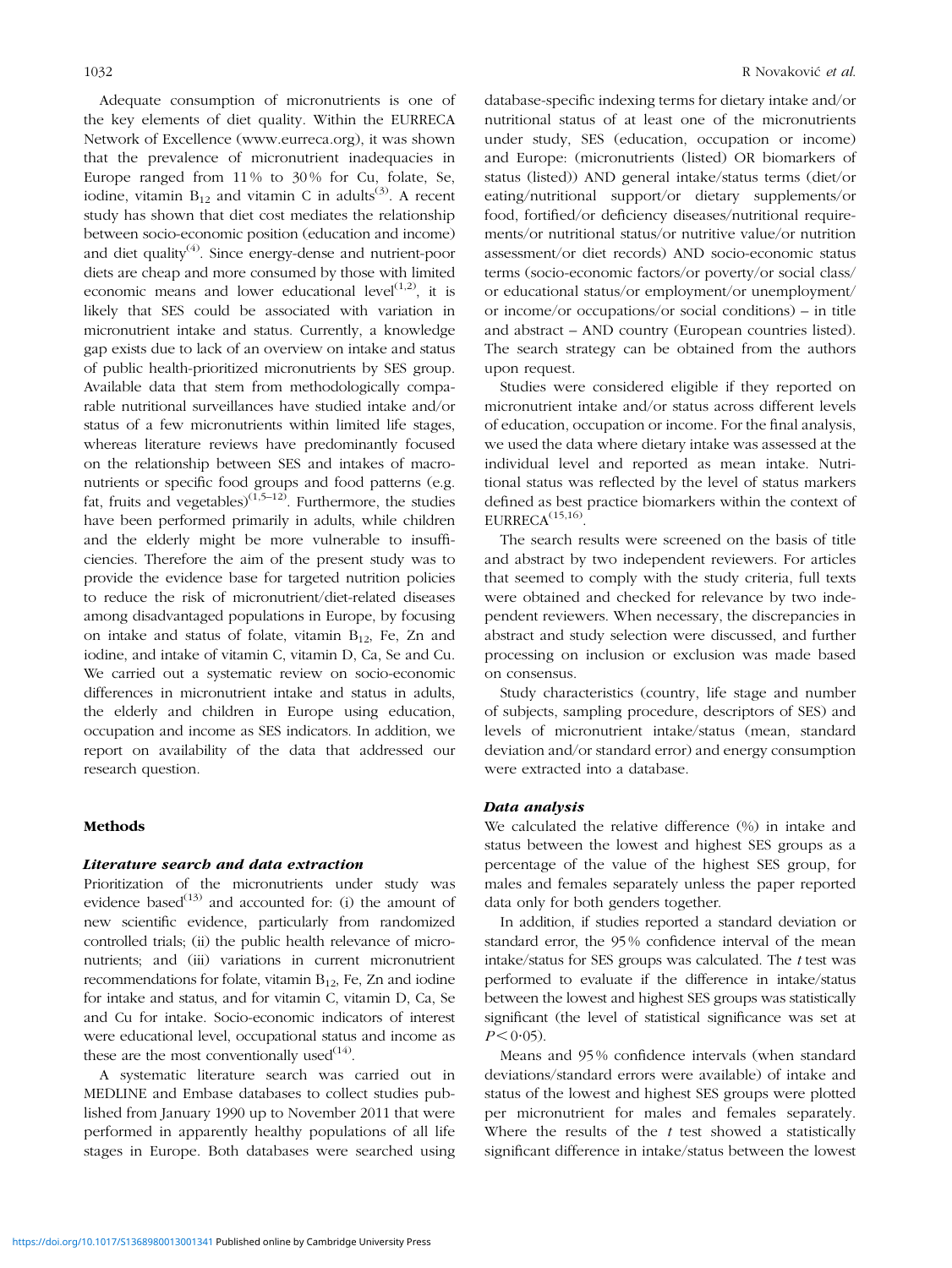SES and micronutrient intake/status in Europe 1033

and highest SES groups, study was marked with an asterisk (\*; [Figs 1](#page-5-0)–[10](#page-12-0)).

If more than one SES indicator was available in one study, we showed the level of intake/status for one indicator only, i.e. education was given the preference over occupation, and the latter was prioritized over income.

## Results

The systematic search in MEDLINE and Embase resulted in 8460 abstracts in total. After screening on the basis of title and abstract, 230 potentially relevant references were identified: 132 on intake and ninety-eight on status. Retrieval of the full papers and their examination disqualified 212 articles mainly because they did not include an internal comparison of intake and/or status between different SES groups, e.g. manual workers  $v$ . non-manual in the same population group. The remaining eighteen studies included ten studies on intake, three studies on status and one on intake and status in adults, plus four studies on intake in children. Not a single study on status in children was found.

[Table 1](#page-3-0) gives an overview of data availability per country and study characteristics<sup> $(2,17-33)$  $(2,17-33)$  $(2,17-33)$  $(2,17-33)$ </sup>.

Most data available were for adults, studying the relationship between vitamin C or Ca intake and education, occupation or income. No single study was found on intake of Cu in adults. Data on biochemical indices of status were very limited and available for adults only: for Fe and Zn only two studies were found per micronutrient, and for iodine status one study was found. The studies included for analysis were performed either in Western Europe or Scandinavia with the exception of one study from Eastern Europe<sup>[\(17](#page-13-0))</sup>. [Figures 1](#page-5-0)–[10](#page-12-0) show the mean/ median intake and status level (with 95 % confidence interval of the mean where available) in lowest and highest SES groups in adults/elderly and children. Following each figure, the relative differences between SES groups for intake/status per micronutrient are presented.

#### Calcium

Number of studies identified: ten studies on intake ([Fig. 1](#page-5-0)). From six studies on Ca intake in adults, the mean Ca intake in the lowest SES groups was lower than in high-SES groups except for males from  $Spin^{(20)}$  $Spin^{(20)}$  $Spin^{(20)}$  and males<sup>[\(25](#page-13-0))</sup> and females<sup> $(24,25)$  $(24,25)$ </sup> from the Netherlands. The relative difference ranged from 2% in Swiss females<sup>[\(18](#page-13-0))</sup> to 14% in UK elderly<sup>([27\)](#page-13-0)</sup>. Results on children were more heterogeneous. Higher Ca intake in low SES as compared with high SES was found in Belgian boys<sup>([28\)](#page-13-0)</sup> and in Turkey<sup>([17\)](#page-13-0)</sup>: relative differences were 1 % and 19–54 %, respectively. Belgian girls and the children from  $Spin^{(29)}$  $Spin^{(29)}$  $Spin^{(29)}$  and the  $UK^{(33)}$  $UK^{(33)}$  $UK^{(33)}$  had higher intake in the high-SES groups: the relative difference ranged from 3 % to 29 %. Statistically significant differences in Ca intake between SES groups were observed in Irish females<sup>([23\)](#page-13-0)</sup> and Belgian girls<sup>[\(28](#page-13-0))</sup>  $(P < 0.01)$ .

#### Vitamin C

Number of studies identified: twelve studies on intake ([Fig. 2\)](#page-6-0).

Eight studies on vitamin C intake in adults reported lower mean intake in low-SES groups in comparison to high SES, except in studies in Dutch females<sup> $(24,25)$  $(24,25)$ </sup> and Spanish males<sup> $(20)$  $(20)$ </sup> where relative differences ranged from 3 % to 8 %. In other studies where higher intake was found in high SES in comparison to low SES, the relative difference was lowest in the Dutch males<sup>([25\)](#page-13-0)</sup> (5%), whereas in the other six studies<sup>([2](#page-13-0),[20](#page-13-0),[21](#page-13-0),[25–27\)](#page-13-0)</sup> it ranged from 10 % to 48 %, the largest difference being found in the  $UK^{(27)}$  $UK^{(27)}$  $UK^{(27)}$  for intake by income.

Four studies on vitamin C intake in children showed lower mean intake in low-SES groups in comparison to high SES, except in Belgian boys<sup> $(28)$ </sup> where the relative difference between SES groups was 12 %. In other studies where lower mean intake in low-SES groups in comparison to high SES was reported, relative differences ranged from 6% in Turkish boys<sup>[\(18\)](#page-13-0)</sup> up to 33% for Spanish children<sup>[\(29\)](#page-13-0)</sup>.

Statistically significant differences between SES groups were found in studies from Finland<sup>[\(21\)](#page-13-0)</sup>, Ireland<sup>[\(23](#page-13-0))</sup> and Scotland<sup>[\(26\)](#page-13-0)</sup> for adults and in the study from Spain<sup>([29\)](#page-13-0)</sup> for children  $(P < 0.01)$ .

# Iron

Number of studies identified: nine studies on intake, two studies on status ([Fig. 3](#page-7-0)).

Four<sup> $(20,23,24,27)$  $(20,23,24,27)$  $(20,23,24,27)$ </sup> out of five studies on Fe intake in adults reported lower intake in low-SES than in high-SES groups (relative differences ranged from  $1\%$  to  $12\%$ ), whereas one study from Spain([21\)](#page-13-0) reported no difference between SES groups. In children, reported intake was consistently lower in low SES than in high SES (relative differences in the range  $2-14\%$ ).

Data on Fe status were available only for adults and showed higher values in low SES than in high SES: relative differences were 2% and 7% for Spain<sup>[\(21](#page-13-0))</sup> and Norway<sup>[\(32\)](#page-14-0)</sup>, respectively.

Significant differences in intake/status between SES groups were found in Dutch<sup>([24\)](#page-13-0)</sup> and Irish<sup>[\(23](#page-13-0))</sup> females and Belgian girls<sup>[\(28\)](#page-13-0)</sup> ( $P < 0.01$ ).

# Folate, vitamin  $B_{12}$  vitamin D, selenium, iodine, zinc, copper

Number of studies identified: folate, vitamin  $B_{12}$  and vitamin  $D =$  four studies on intake per each micronutrient (Figs  $4-6$ , respectively); Se = two studies on intake ([Fig. 7\)](#page-9-0); iodine = three studies on intake, one study on status ([Fig. 8\)](#page-10-0);  $Zn =$  four studies on intake, two studies on status ([Fig. 9](#page-11-0));  $Cu =$  one study on intake ([Fig. 10\)](#page-12-0).

The two studies available on folate intake in adults<sup> $(23,27)$  $(23,27)$ </sup> and two for children<sup>[\(29](#page-13-0),[33\)](#page-14-0)</sup> reported lower intake in low SES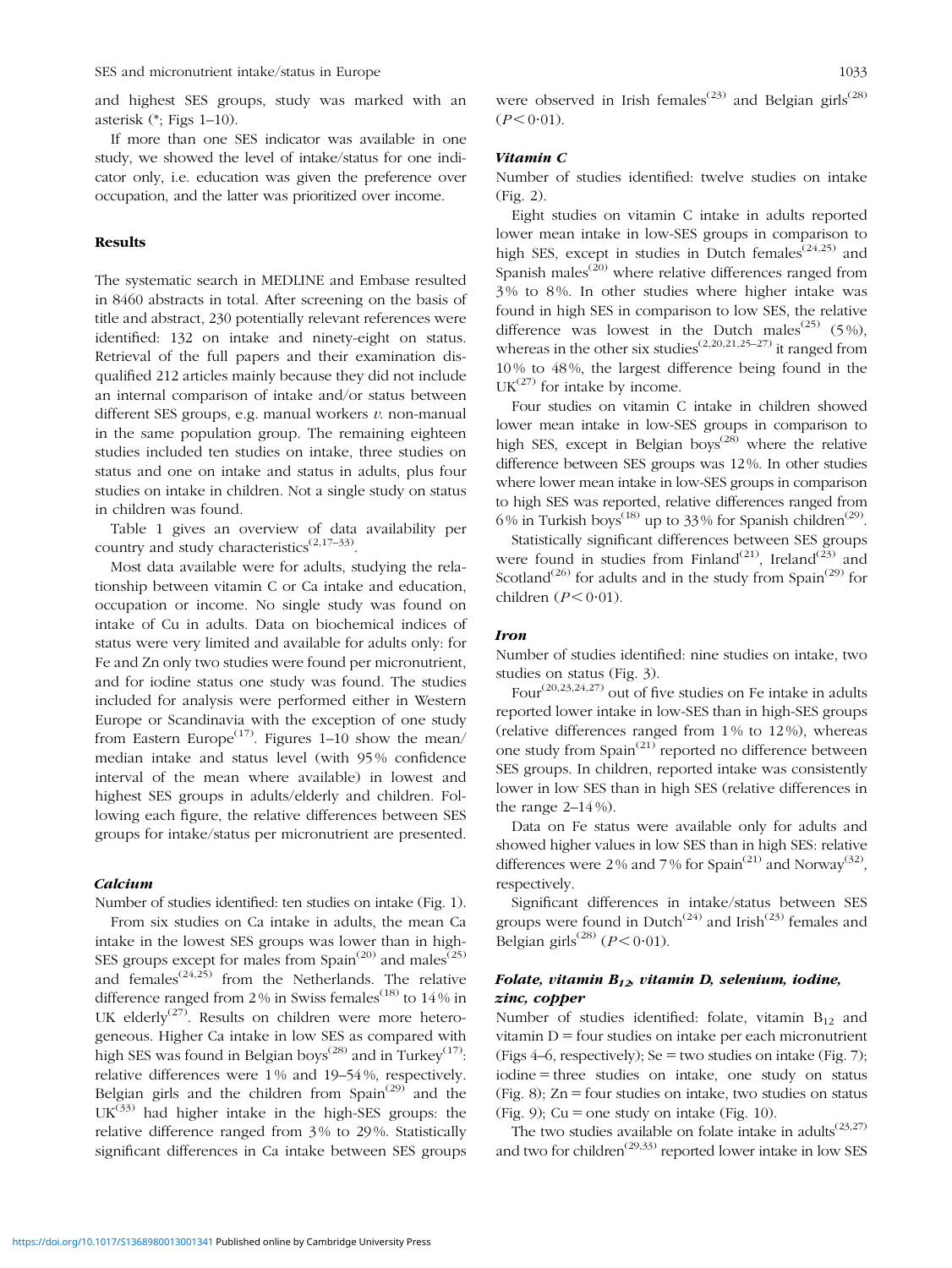# 1034

#### <span id="page-3-0"></span>Table 1 Characteristics of the study populations, methodology and description of the socio-economic determinants

| Study (county, reference<br>and year)           | Age range<br>(years) | Characteristics of study<br>population (sampling frame)                                                                                                                                          | Number of participants<br>by gender | Micronutrients                                                                    | Dietary intake/nutritional<br>status assessment method                                        | Description of the determinant                                                                                                                                                                           |
|-------------------------------------------------|----------------------|--------------------------------------------------------------------------------------------------------------------------------------------------------------------------------------------------|-------------------------------------|-----------------------------------------------------------------------------------|-----------------------------------------------------------------------------------------------|----------------------------------------------------------------------------------------------------------------------------------------------------------------------------------------------------------|
| Intake in adults<br>CH <sup>(18)</sup> , 2001   | $35 - 74$            | Community-based random sample of adults in<br>Geneva canton                                                                                                                                      | 2929 M; 2767 F                      | Ca, vitamin D                                                                     | <b>FFQ</b>                                                                                    | Education: 3 groups ( $\leq$ 8 years of education; 9-12<br>years; $\geq$ 13 years)                                                                                                                       |
| $ES^{(19)}$ , 2009                              | $25 - 60$            | Randomly selected adults in<br>Andalusia, Spain                                                                                                                                                  | 1747 M; 1674 F                      | Fe, Zn                                                                            | $2 \times 24$ h recall                                                                        | Occupation: 3 groups as from British Registrar<br>Classification (high; medium; low)<br>Education: 3 groups (no schooling or primary;<br>secondary; university)                                          |
| $ES(20)$ , 2001                                 | 65-95                | Institutionalized in urban nursing home and                                                                                                                                                      | 130 M: 218 F                        | Ca, Fe, vitamin C                                                                 | <b>FFQ</b>                                                                                    | Education: 2 levels (primary or less; partial                                                                                                                                                            |
| $FI^{(21)}$ , 1996                              | $25 - 64$            | randomly selected free-living subjects<br>Sub-sample of 3rd FINMONICA risk<br>factor survey (1992)                                                                                               | 870 M: 991 F                        | Vitamin C                                                                         | 3d FR                                                                                         | secondary to completed university)<br>Education: 3 groups (0-9 years of education;<br>10-12 years; $>13$ years)<br>Income: household income per consumption unit                                         |
| FR <sup>(22)</sup> , 2009                       | $35 - 60$            | SU.VI.MAX study (1994-96), representative<br>sample of the national population in terms<br>of geographical density and SES                                                                       | 2117 M; 1885 F                      | Iodine                                                                            | $6 \times 24$ h recall                                                                        | divided into quartiles<br>Education: 3 groups $\left($ < 13 years of education;<br>13-14 years; $\geq$ 14 years)                                                                                         |
| $IE^{(23)}$ , 2003                              | $\geq$ 18            | Stratified probability sampling design on the<br>Electoral Register drawn across the<br>Republic's 26 counties                                                                                   | 5979 MF                             | Ca, Fe, vitamin C,<br>vitamin D, vitamin $B_{12}$ ,<br>Zn, folate, Se             | <b>FFQ</b>                                                                                    | Education: 3 groups (non/primary; second level;<br>third level)<br>Occupation: 3 groups (semi-skilled and unskilled<br>labour; non-manual and skilled manual;<br>professional, managerial and technical) |
| NL <sup>(24)</sup> , 2003                       | $\geq$ 19            | DNFCS 1997/98, obtained from a panel<br>by a stratified probability sample of the<br>non-institutionalized population                                                                            | 2020 M; 2345 F                      | Ca, Fe, vitamin C (only<br>females)                                               | 2d FR                                                                                         | Education: 3 groups (SES was based on education<br>and occupation and categorized into (very) low,<br>middle and high)                                                                                   |
| NL <sup>(25)</sup> , 2000                       | $\geq 55$            | The Rotterdam Study (subjects living<br>in a district of Rotterdam, the Netherlands)                                                                                                             | 2213 M; 3193 F                      | Ca, vitamin C                                                                     | <b>FFQ</b>                                                                                    | Education: 4 groups (primary; lower/intermediate<br>general and lower vocational; higher general<br>and intermediate vocational; higher vocational<br>and university)                                    |
| $SCT(26)$ , 1991                                | $40 - 59$            | Data collected from the SHHS from 22 districts<br>in Scotland, recruited through 260 general<br>practitioners                                                                                    | $>10000$ MF                         | Vitamin C                                                                         | <b>FFQ</b>                                                                                    | Occupation: divided into 2 groups - manual and<br>non-manual (by husband's occupation for<br>women)                                                                                                      |
| UK(27), 1999                                    | 65-95                | Subjects were free-living people drawn from<br>80 randomly selected postcode sectors,<br>geographically representative of mainland<br><b>Britain</b>                                             | 1000 MF                             | Ca, Fe, vitamin C,<br>vitamin B <sub>12</sub> , folate                            | 4d DR                                                                                         | Income: 2 groups (low; high)                                                                                                                                                                             |
| UK <sup>(2)</sup> , 1997                        | All life stages      | National food survey, 1980-1995 (3-stage<br>stratified random sample)                                                                                                                            | 7000 households                     | Vitamin C                                                                         | 7d DR conducted by the<br>household member mostly<br>responsible for domestic<br>arrangements | Income: 2 groups (low; high)                                                                                                                                                                             |
| Intake in children<br>BE <sup>(28)</sup> , 2005 | $13 - 18$            | Random sample of adolescents drawn on<br>basis of a multistage cluster sampling<br>technique from private and public schools in<br>Ghent region, Belgium                                         | 129 M; 212 F                        | Ca, vitamin C, Fe                                                                 | Estimated 7d FR                                                                               | Education: 2 groups (general v. vocational school)                                                                                                                                                       |
| $ES^{(29)}$ , 2003                              | $2 - 5$              | Infants from two randomly selected day-care<br>centres in Madrid                                                                                                                                 | 110 MF                              | Ca, vitamin C, Fe,<br>vitamin D, vitamin $B_{12}$ ,<br>folate, iodine, Zn         | 7d FR                                                                                         | Education of mothers: 3 groups (no studies or low<br>graduate level; high-school graduate or trade<br>training; not full/full university degree studies)                                                 |
| TR <sup>(17)</sup> , 2007                       | $12 - 13$            | Schoolchildren attending 3 primary schools,<br>located in 2 districts of Istanbul with higher<br>and lower socio-economic level (multistage<br>sampling method applied to select the<br>schools) | 256 M: 248 F                        | Ca, vitamin C, Fe                                                                 | $3 \times 24$ h recall                                                                        | Income: 2 groups (annual household income of<br>students from lower and higher socio-economic<br>level school districts)                                                                                 |
| UK(33), 2011                                    | 10                   | Children participating in ALSPAC, an ongoing<br>longitudinal cohort study; sample similar to<br>National Census data                                                                             | 3735 M; 3828 F                      | Ca, vitamin C, Fe,<br>vitamin D, vitamin $B_{12}$ ,<br>folate, Iodine, Zn, Cu, Se | 3d diet diaries (child<br>completed with parental<br>help)                                    | Education of mothers: 3 groups (no schooling or<br>primary; secondary; university)                                                                                                                       |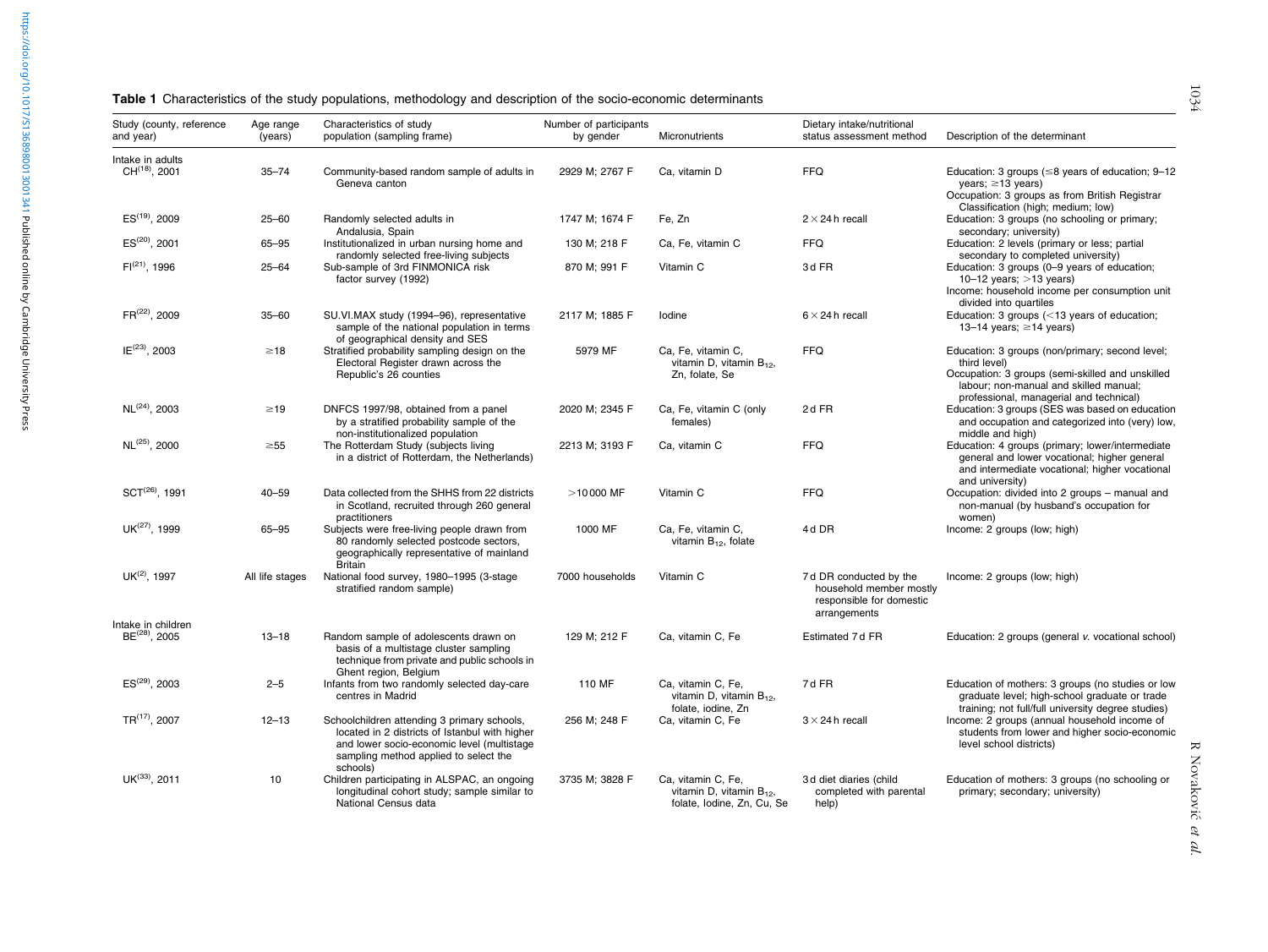| 170 M; 184 F<br>Andalusia,                           |        |                     | status assessment method Description of the determinant                                                                                                                                                                                                                                                                                                                           |
|------------------------------------------------------|--------|---------------------|-----------------------------------------------------------------------------------------------------------------------------------------------------------------------------------------------------------------------------------------------------------------------------------------------------------------------------------------------------------------------------------|
|                                                      | Fe, Zn | Hb level; plasma Zn | Education: 3 groups (no schooling or primary;                                                                                                                                                                                                                                                                                                                                     |
| 1326 M; 1551 F<br>Galicia, Spain                     | lodine | Jrinary iodine      | primary school; primary school; high school;<br>Education: 5 groups (illiterate; uncompleted<br>secondary; university)                                                                                                                                                                                                                                                            |
| 3127 M; 4425 F<br>ulation in terms<br>representative | ξ      |                     | Education: 3 groups (primary; high school;<br>university or equivalent)<br>university)                                                                                                                                                                                                                                                                                            |
| 690 M<br>Randomly selected non-smoking adults in     | լe     |                     | Occupation: miners and non-miners                                                                                                                                                                                                                                                                                                                                                 |
|                                                      |        |                     | SES, socio-economic status; DNFCS, Dutch National Food Consumption Survey; SHHS, Scottish Heart Health Study; ALSPAC, Avon Longitudinal Study of Parents and Children; M, males; F, fernales; MF, males and females; FF, food<br>lands; SCT, Sootland; UK, United Kingdom; BE, Belgium; TR, Turkey; NO, Norway; SU.VI.MAX, SUpplementation en Vitamines et Minéraux AntioXydants; |
|                                                      |        |                     | Serum ferritin<br>Plasma Zn                                                                                                                                                                                                                                                                                                                                                       |

compared with the high-SES group (relative differences ranged from 7 % to 22 %). The Irish study in adults and the Spanish study in children, both studying folate intake by educational level, reported significant differences between SES groups  $(P < 0.01)$ .

For vitamin  $B_{12}$  four studies were found. The two studies from the UK for the elderly<sup>([27\)](#page-13-0)</sup> and children<sup>([33\)](#page-14-0)</sup> showed higher intake in high-SES than in low-SES groups with the relative difference in intake of 6–21 %. In contrast, the study in Irish adults<sup>[\(23](#page-13-0))</sup> and the study in Spanish children<sup>[\(29](#page-13-0))</sup> found higher mean intakes in low-SES groups than in high SES: relative differences were 8–29 % and 2 %, respectively. The difference in intake by education between SES groups in the Irish study was statistically significantly different  $(P < 0.01)$ .

Results for vitamin D that come from four studies showed consistently lower intakes for the low-SES group. In adults, relative differences were more apparent in Switzerland<sup>[\(18](#page-13-0))</sup> (13–31%) than in Ireland<sup>([23](#page-13-0))</sup> (4–7%). In children, relative differences in intake between high- and low-SES groups were  $4\%$  in the UK<sup>[\(33](#page-14-0))</sup> and 30% in Spain<sup>[\(29](#page-13-0))</sup>, with a statistically significant difference observed in the latter study  $(P < 0.05)$ .

Data on Se, which were reported in one study among Irish adults<sup>[\(23](#page-13-0))</sup> and one study in UK children<sup>([33\)](#page-14-0)</sup>, showed a slightly lower mean intake in the low-SES group (relative differences 2–5 %).

The only study on iodine intake in adults showed no difference in intake in males and a slightly lower intake (relative difference 4 %) in the low-SES group in females in France<sup> $(22)$  $(22)$ </sup>. For children, two studies were found and they reported lower intake in the low-SES groups than in high SES: relative differences were 4 % and 11 % for the  $UK^{(33)}$  $UK^{(33)}$  $UK^{(33)}$  and Spain<sup>[\(29](#page-13-0))</sup>, respectively. Data on iodine status were identified only for Spanish adults<sup> $(30)$  $(30)$ </sup>: the median urinary iodine level in the low-SES group was lower than in the high-SES group; the relative difference between the two SES groups was 37 %.

Three[\(19,29](#page-13-0)[,33](#page-14-0)) out of four studies on intake of Zn for adults, the elderly and children showed somewhat lower intake in low SES than in the high-SES groups (relative difference  $\sim$ 3%). The Irish study<sup>[\(23](#page-13-0))</sup> showed inconsistent results on variation in intake between SES groups, depending on gender and SES indicator. Zn status data were available only for adults: the two studies<sup> $(19,31)$ </sup> that were found showed 2–5 % higher serum Zn level in the low-SES group in comparison to high SES.

The only study on intake of Cu was in children in the  $UK^{(33)}$  $UK^{(33)}$  $UK^{(33)}$ ; the intake was higher in the low-SES group than in the high-SES group (relative difference was 6 %).

Of the eighteen studies, ten studies used education as an indicator of SES, three applied income and two occupational criteria; three studies used more than one indicator.

Reviewing the results of the different indicators showed that education (especially in females) and income were associated with the largest variations in intake.

**Table 1 Continued** 

Continued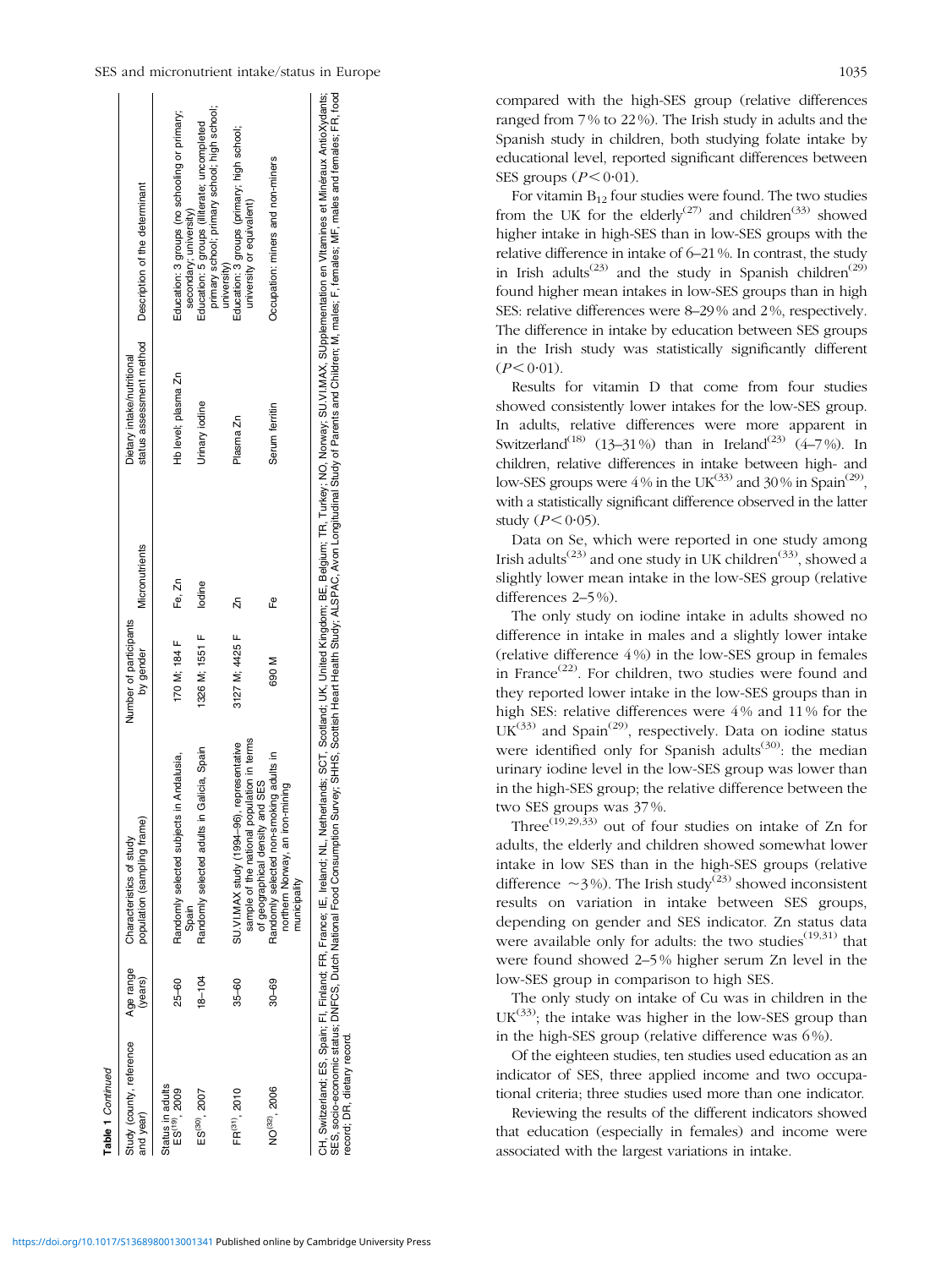<span id="page-5-0"></span>

Relative differences in intake of Ca for males and females: (mean intake in low SES – mean intake in high SES)/mean intake in high SES

|          | Study (country, year) and SES indicator |                       |                       |                                                       |       |         |                       |                       |
|----------|-----------------------------------------|-----------------------|-----------------------|-------------------------------------------------------|-------|---------|-----------------------|-----------------------|
| Adults   | CH <sup>(18)</sup><br>(2001)            |                       | $FS^{(20)}$<br>(2001) | IF <sup>(23)</sup><br>(2003)                          |       |         | $NL^{(25)}$<br>(2000) | $UK^{(27)}$<br>(1999) |
|          | Educ                                    | Occup                 | Educ                  | Educ                                                  | Occup | Educ    | Educ                  | <b>Inc</b>            |
| M        |                                         |                       |                       | $-8.3\%$ $-6.0\%$ $2.6\%$ $-6.2\%$ $-6.5\%$ $-12.0\%$ |       |         | $1.7\%$               |                       |
| F        |                                         |                       |                       | $-8.7\%$ $-2.3\%$ $-2.6\%$ $-11.0\%$ $-2.8\%$         |       | $1.5\%$ | 1.9%                  |                       |
| MF       |                                         |                       |                       |                                                       |       |         |                       | $-14.0%$              |
| Children | BF <sup>(28)</sup><br>(2005)            | $FS^{(29)}$<br>(2003) | $TR^{(17)}$<br>(2007) | $UK^{(33)}$<br>(2011)                                 |       |         |                       |                       |
|          | Educ                                    | Educ                  | <b>Inc</b>            | Educ                                                  |       |         |                       |                       |
| M        | $0.7\%$                                 |                       | 19.3%                 |                                                       |       |         |                       |                       |
| F        | $-28.7%$                                |                       | 54.0%                 |                                                       |       |         |                       |                       |
| MF       |                                         | $-3.2\%$              |                       | $-5.0%$                                               |       |         |                       |                       |

Fig. 1 Mean calcium intake (with 95 % confidence interval, where available, represented by vertical bars) of European adults/ elderly and children (M, males; F, females; MF, males and females) in groups of lowest ( $\blacksquare$ ) and highest ( $\Box$ ) socio-economic status (SES) by different SES indicators (educ, education; occup, occupation; inc, income). \* denotes a statistically significant difference  $(P < 0.05)$  in mean intake between the lowest and highest SES group. Countries with studies available: BE, Belgium; CH, Switzerland; ES, Spain; IE, Ireland; NL, Netherlands; TR, Turkey; UK, United Kingdom

# Discussion

The present study is the first systematic review addressing differences in levels of micronutrient intake and status between low and high socio-economic groups in European children, adults and elderly using education, occupation and income as indicators of SES. The

results support our hypothesis that social variations are associated with differences in intake and status of certain micronutrients.

The review included all age groups and differences in intake/status were studied separately for each gender where applicable. The subjects were recruited either by stratified random sampling procedures or were representative of the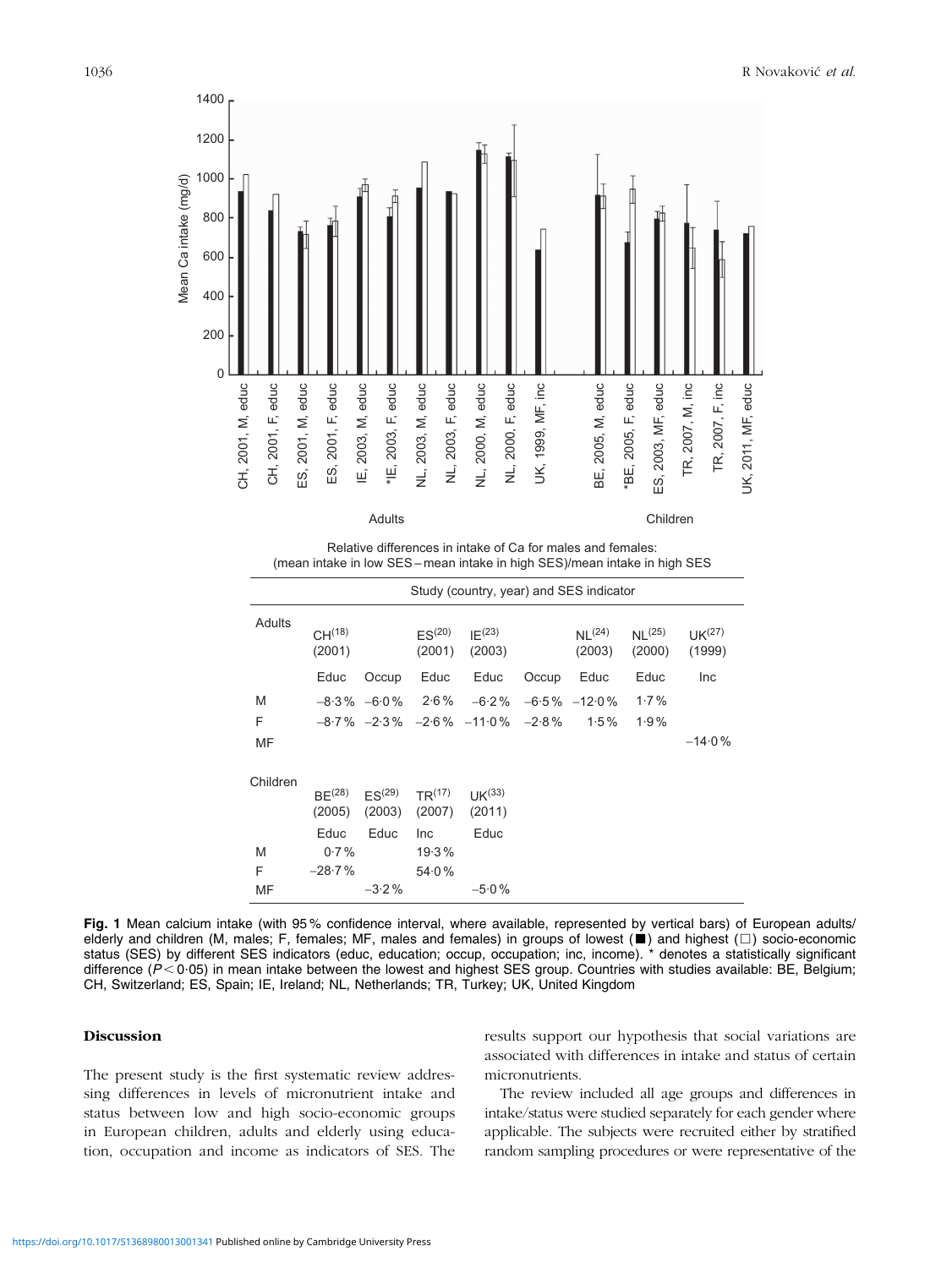<span id="page-6-0"></span>

Relative differences in intake of vitamin C for males and females: (mean intake in low SES – mean intake in high SES)/mean intake in high SES

|          |                               | Study (country, year) and SES indicator |                                     |                               |                |                       |                       |                               |                        |                             |
|----------|-------------------------------|-----------------------------------------|-------------------------------------|-------------------------------|----------------|-----------------------|-----------------------|-------------------------------|------------------------|-----------------------------|
| Adults   | $FS^{(20)}$<br>(2001)         | F(21)<br>(1996)                         |                                     | IF <sup>(23)</sup><br>(2003)  |                | $NI^{(24)}$<br>(2003) | $NL^{(25)}$<br>(2000) | SCT <sup>(26)</sup><br>(1991) | $IJK^{(27)}$<br>(1999) | UK <sup>(2)</sup><br>(1997) |
|          | Educ                          | Educ                                    | Inc                                 | Educ                          | Occup          | Educ                  | Educ                  | Occup                         | Inc                    | Inc                         |
| M        | $8.3\%$                       | $-27.7%$                                | $-16.5%$                            | $-28.7%$                      | $-18.8%$       |                       | $-5.0%$               | $-10.7\%$                     |                        |                             |
| F        |                               | $-10.1\% -20.3\%$                       | $-13.0\%$                           | $-30.3\%$                     | $-16.4\%$ 2.5% |                       |                       | $5.0\% -14.3\%$               |                        |                             |
| MF       |                               |                                         |                                     |                               |                |                       |                       |                               |                        | $-47.4\% -23.3\%$           |
| Children | $BE^{(28)}$<br>(2005)<br>Educ | $FS^{(29)}$<br>(2003)<br>Educ           | TR <sup>(17)</sup><br>(2007)<br>Inc | $UK^{(33)}$<br>(2011)<br>Educ |                |                       |                       |                               |                        |                             |
| M        | $11.7\%$                      |                                         | $-6.4%$                             |                               |                |                       |                       |                               |                        |                             |
| F<br>MF  | $-13.8%$                      | $-32.6%$                                | $-11.0%$                            | $-23.9%$                      |                |                       |                       |                               |                        |                             |

Fig. 2 Mean vitamin C intake (with 95 % confidence interval, where available, represented by vertical bars) of European adults/ elderly and children (M, males; F, females; MF, males and females) in groups of lowest ( $\blacksquare$ ) and highest ( $\Box$ ) socio-economic status (SES) by different SES indicators (educ, education; occup, occupation; inc, income). \* denotes a statistically significant difference  $(P < 0.05)$  in mean intake between the lowest and highest SES group. Countries with studies available: BE, Belgium; ES, Spain; FI, Finland; IE, Ireland; NL, Netherlands; SCT, Scotland; TR, Turkey; UK, United Kingdom

national population, and as such can be considered as exemplary for their countries [\(Table 1\)](#page-3-0). As one of the outcomes of the systematic review process is observed diversity in study characteristics, there are several aspects to consider in the interpretation of the results. First, the studies differed in the exact categorization and number of groups used for the three SES indicators: for education studies defined two to four groups, for occupation two or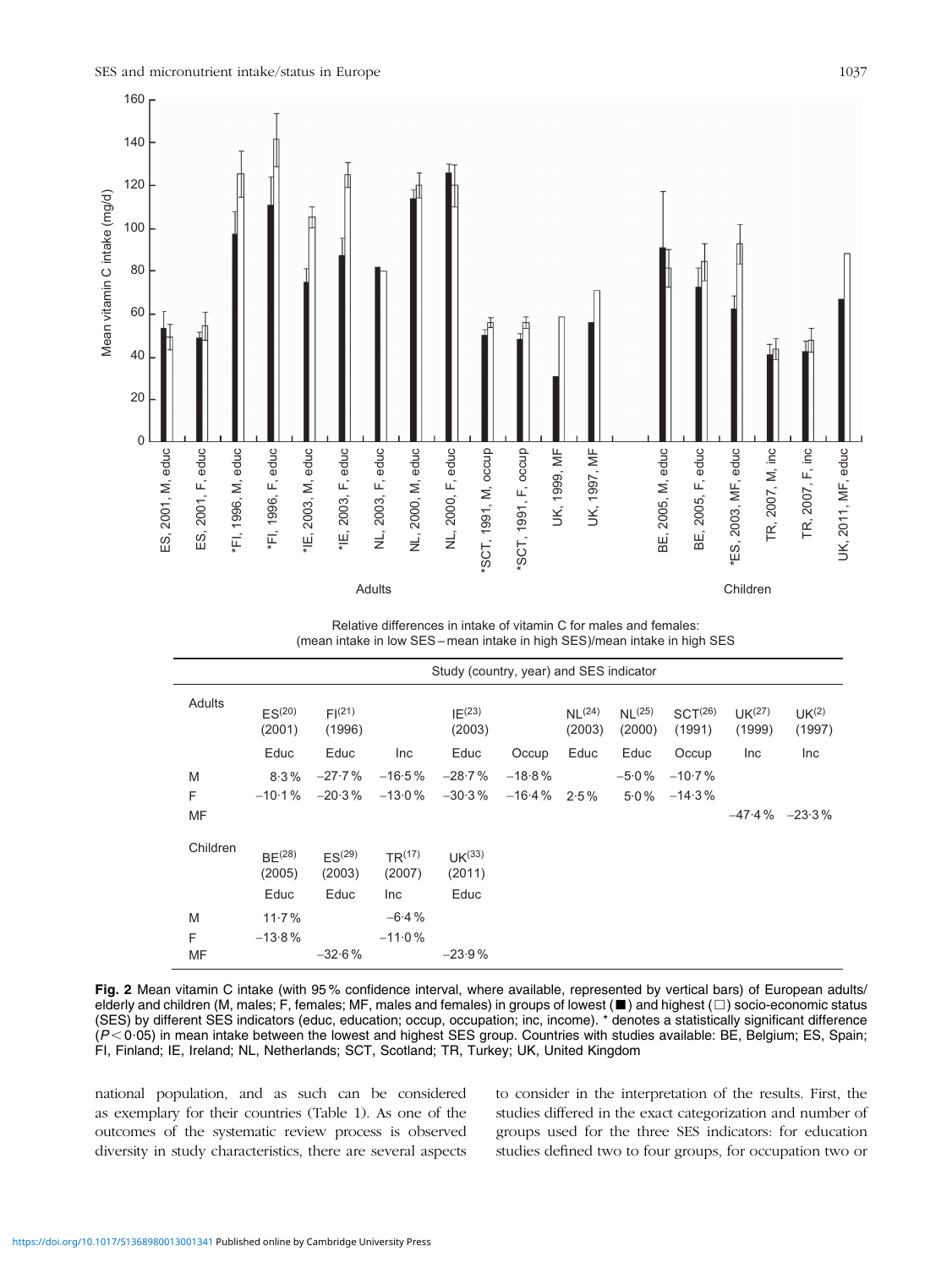<span id="page-7-0"></span>

Relative differences in intake and status of Fe for males and females: (mean intake/status in low SES – mean intake/status in high SES)/mean intake/status in high SES

|                           | Study (country, year) and SES indicator       |                               |                                      |                                      |                                      |                               |                                        |  |
|---------------------------|-----------------------------------------------|-------------------------------|--------------------------------------|--------------------------------------|--------------------------------------|-------------------------------|----------------------------------------|--|
| Adults, intake            | FS <sup>(19)</sup><br>(2009)<br>Educ          | $FS^{(20)}$<br>(2001)<br>Educ | IF <sup>(23)</sup><br>(2003)<br>Educ | Occup                                | NL <sup>(24)</sup><br>(2003)<br>Educ | $IJK^{(27)}$<br>(1999)<br>Inc | $FS^{(31)}$<br>(2007)<br>Occup         |  |
| M                         |                                               | 3.7%                          | $-5.3%$                              | $-7.5\%$                             | $-4.5%$                              |                               |                                        |  |
| F                         |                                               | $-1.0%$                       | $-11.9%$                             | 1.5%                                 | $-9.0%$                              |                               |                                        |  |
| MF                        | 0.0%                                          |                               |                                      |                                      |                                      | $-11.7%$                      |                                        |  |
| Adults, status<br>M<br>MF | ES <sup>(19)</sup><br>(2009)<br>Educ<br>2.10% |                               |                                      |                                      |                                      |                               | $NO^{(32)}$<br>(2006)<br>Occup<br>7.4% |  |
| Children, intake          | $BE^{(28)}$<br>(2005)<br>Educ                 | $FS^{(29)}$<br>(2003)<br>Educ | TR <sup>(17)</sup><br>(2007)<br>Inc  | UK <sup>(33)</sup><br>(2011)<br>Educ |                                      |                               |                                        |  |
| M                         | $-9.5%$                                       |                               | $-2.2%$                              |                                      |                                      |                               |                                        |  |
| F                         | $-12.5%$                                      |                               | $-4.4%$                              |                                      |                                      |                               |                                        |  |
| MF                        |                                               | $-14.1%$                      |                                      | $-4.5%$                              |                                      |                               |                                        |  |

Fig. 3 Mean iron intake and status (with 95% confidence interval, where available, represented by vertical bars) of European adults/elderly and children (M, males; F, females; MF, males and females) in groups of lowest  $(\blacksquare)$  and highest  $(\square)$  socio-economic status (SES) by different SES indicators (educ, education; occup, occupation; inc, income). \* denotes a statistically significant difference  $(P < 0.05)$  in mean intake/status between the lowest and highest SES group. Countries with studies available: BE, Belgium; ES, Spain; IE, Ireland; NL, Netherlands; NO, Norway; TR, Turkey; UK, United Kingdom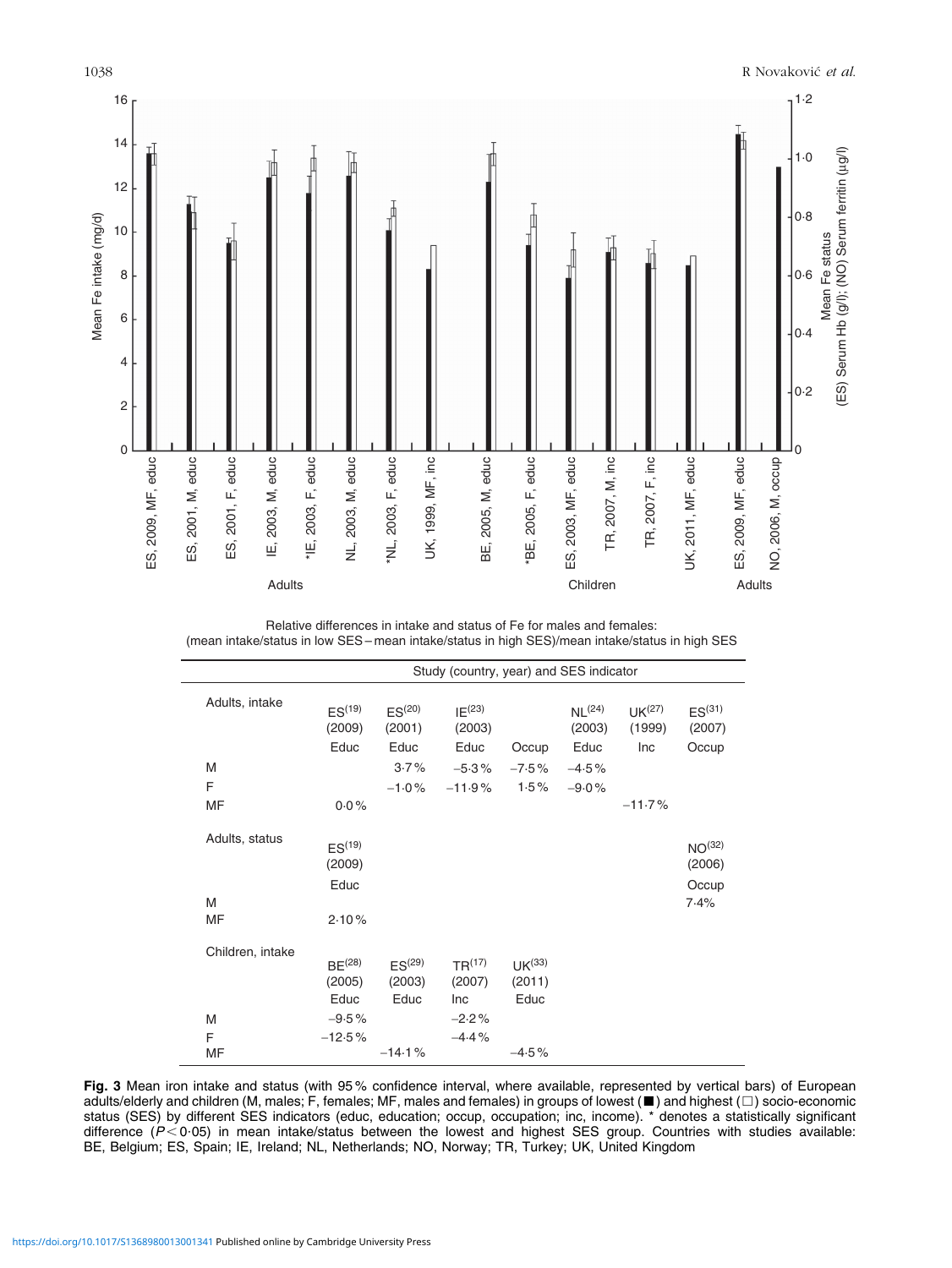<span id="page-8-0"></span>

Fig. 4 Mean folate intake (with 95 % confidence interval, where available, represented by vertical bars) of European adults/elderly and children (M, males; F, females; MF, males and females) in groups of lowest  $(\blacksquare)$  and highest  $(\square)$  socio-economic status (SES) by different SES indicators (educ, education; occup, occupation; inc, income).  $*$  denotes a statistically significant difference ( $P < 0.05$ ) in mean intake between the lowest and highest SES group. Countries with studies available: ES, Spain; IE, Ireland; UK, United Kingdom



Fig. 5 Mean vitamin B<sub>12</sub> intake (with 95% confidence interval, where available, represented by vertical bars) of European adults/ elderly and children (M, males; F, females; MF, males and females) in groups of lowest ( $\blacksquare$ ) and highest ( $\Box$ ) socio-economic status (SES) by different SES indicators (educ, education; occup, occupation; inc, income). \* denotes a statistically significant difference  $(P < 0.05)$  in mean intake between the lowest and highest SES group. Countries with studies available: ES, Spain; IE, Ireland; UK, United Kingdom

three, and for income two to four groups were specified. The size of the absolute and relative differences may be affected by the exact definition of the low- and high-SES groups. Being aware of the inherent differences among studies and after their careful investigation, we made the decision to integrate the results by taking into account both those differences and the same methodological backbone across studies; i.e. a variation between SES groups. The comparisons are made between only two groups, by choosing extreme groups or broad groups<sup> $(14)$  $(14)$ </sup>. Thus, comparing broad SES groups rather than the outer groups in society may result in an underestimation of existing differences. Another aspect to consider is the impact of the dietary intake method on observed differences in intake. The dietary intake methods used in the identified studies were heterogeneous: FFQ, 24 h recall, food record; also, the intake from supplements was included only in three studies<sup> $(27,30,33)$  $(27,30,33)$  $(27,30,33)$  $(27,30,33)$  $(27,30,33)$ </sup>, all of which could contribute to variation in reported mean nutrient intakes. These diverse methods may vary in the extent to which they reflect true usual intake of micronutrients as some of these methods, e.g. non-validated FFQ and diet recorded for less than 3 d, are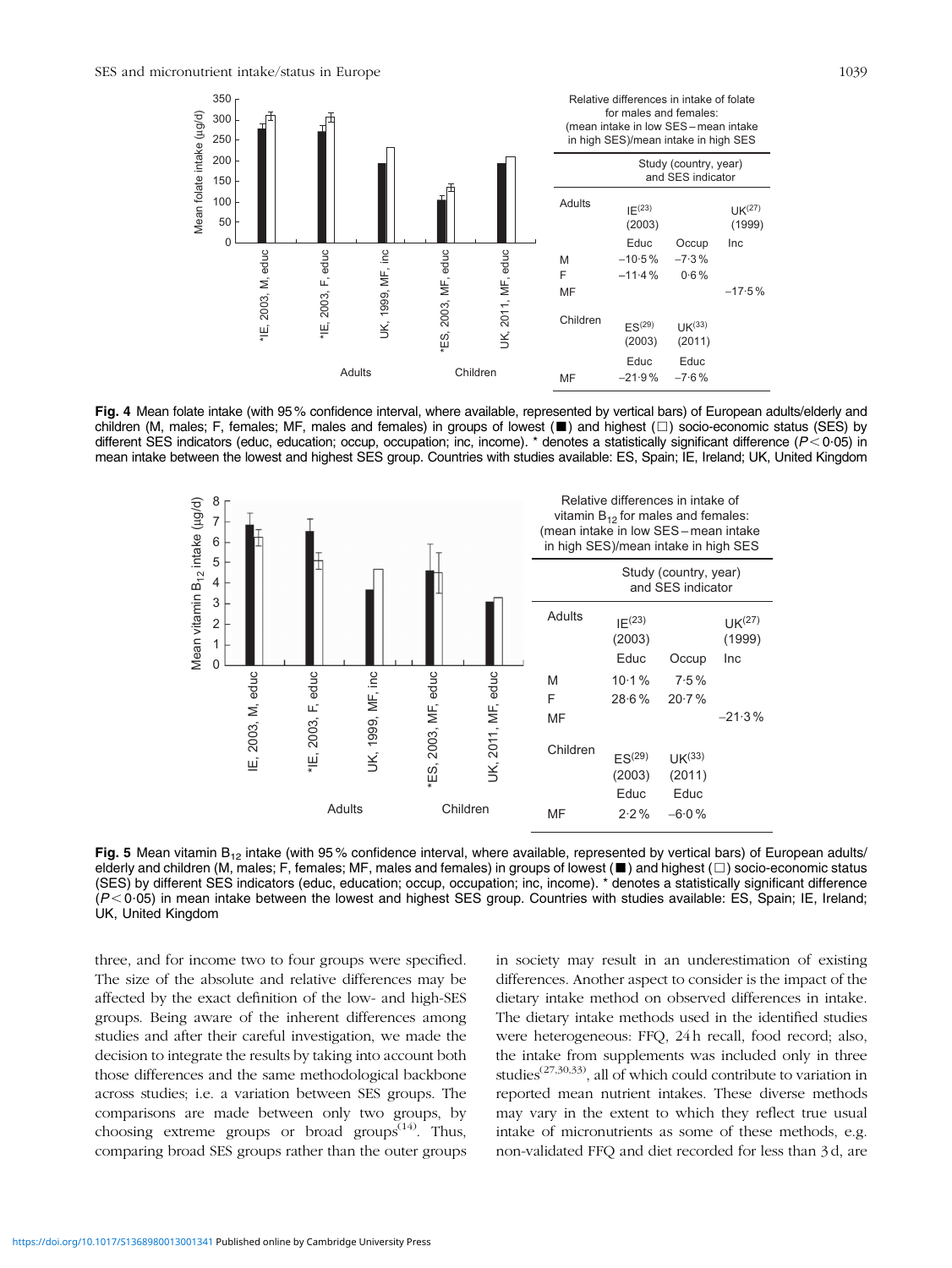<span id="page-9-0"></span>

Fig. 6 Mean vitamin D intake (with 95 % confidence interval, where available, represented by vertical bars) of European adults/ elderly and children (M, males; F, females; MF, males and females) in groups of lowest ( $\blacksquare$ ) and highest ( $\Box$ ) socio-economic status (SES) by different SES indicators (educ, education; occup, occupation; inc, income). \* denotes a statistically significant difference  $(P < 0.05)$  in mean intake between the lowest and highest SES group. Countries with studies available: CH, Switzerland; ES, Spain; IE, Ireland; UK, United Kingdom



Fig. 7 Mean selenium intake (with 95 % confidence interval, where available, represented by vertical bars) of European adults/elderly and children (M, males; F, females; MF, males and females) in groups of lowest ( $\blacksquare$ ) and highest ( $\Box$ ) socio-economic status (SES) by different SES indicators (educ, education; occup, occupation; inc, income).  $*$  denotes a statistically significant difference ( $P < 0.05$ ) in mean intake between the lowest and highest SES group. Countries with studies available: IE, Ireland; UK, United Kingdom

generally considered inappropriate to estimate a population's usual dietary intake. This is of importance when estimating the prevalence of inadequacy (comparison of absolute mean intake/status levels with reference values). On the other hand, this is less significant for the aim of the present study, i.e. for observing the variation between SES groups per study as we focused on differences within studies. However, as mentioned in certain publications on socio-economic differences in food consumption, we acknowledge the potential for misreporting of micronutrient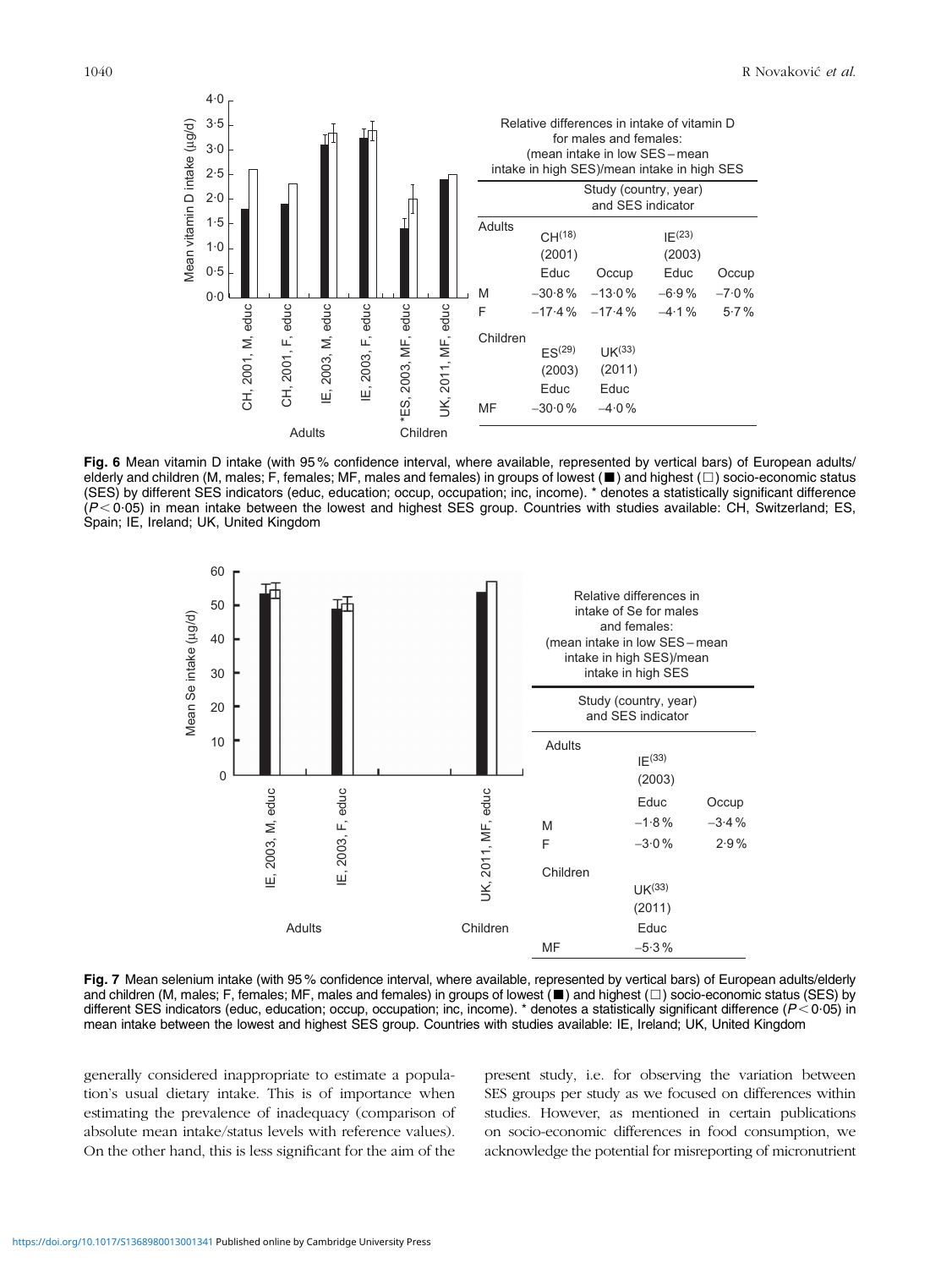<span id="page-10-0"></span>

Fig. 8 Mean iodine intake and status (with 95 % confidence interval, where available, represented by vertical bars) of European adults/elderly and children (M, males; F, females; MF, males and females) in groups of lowest  $(\blacksquare)$  and highest  $(\square)$  socio-economic status (SES) by different SES indicators (educ, education; occup, occupation; inc, income). \* denotes a statistically significant difference  $(P < 0.05)$  in mean intake between the lowest and highest SES group. Countries with studies available: ES, Spain; FR, France; UK, United Kingdom

intake for subjects with higher educational levels as they may be more conscious of nutrition and health issues and possibly exaggerate the consumption of healthy foods, e.g. fruit and vegetables, thus giving rise to elevated mean vitamin and mineral intake levels<sup> $(7,34)$  $(7,34)$  $(7,34)$  $(7,34)$ </sup>. The issue of reporting errors does not affect the results on micronutrient status; therefore, the information on Fe, Zn and iodine status strengthens the evidence from the observed differences between intake for low and high SES.

Results of the systematic literature search showed that studies on micronutrient intake and/or status associated with SES indicators for children from all European countries and for children, adults and elderly from Central and Eastern Europe (CEE) are very limited. For example, our review included data for Western European populations with the exception of one study on children from Turkey<sup>([17\)](#page-13-0)</sup>. Inclusion of studies from other parts of Europe such as CEE is needed to draw a pan-European conclusion on variations in micronutrient intake/status between groups of different education, occupation and income levels. It is disputable whether similar results would be found for CEE because of the widely divergent socio-economic position within these countries: larger social inequalities, diversity in food costs and availability, etc. A recent publication that compared micronutrient intake/status in CEE with other European regions showed no striking differences, with the exception of  $Ca^{(35)}$  $Ca^{(35)}$  $Ca^{(35)}$ . More research is needed, however, to fill this gap in available evidence. An explanation for the limited studies we identified throughout Europe is that we focused on the electronic databases MEDLINE and Embase only. This is of particular importance for CEE, as it has been shown that reliable nutritional data from these countries can be found as grey literature: country reports of governmental or academic institutions, theses and dissertations<sup>([35\)](#page-14-0)</sup>. Their inclusion was not feasible however, due to the large number of languages to cover. Nevertheless, it is apparent that even though the relationship between socio-economic position and diet has been notably studied in the last few decades, current evidence from key databases is still lacking data on SES-related micronutrient intake and/or status for many European countries and particularly for children and the elderly.

Existing reviews in Europe have not addressed the association between multiple socio-economic indicators and intake and/or status of more than one micronutrient. The largest study<sup>[\(36](#page-14-0))</sup> to date which described intake of five water-soluble vitamins across several European countries reported the association between education and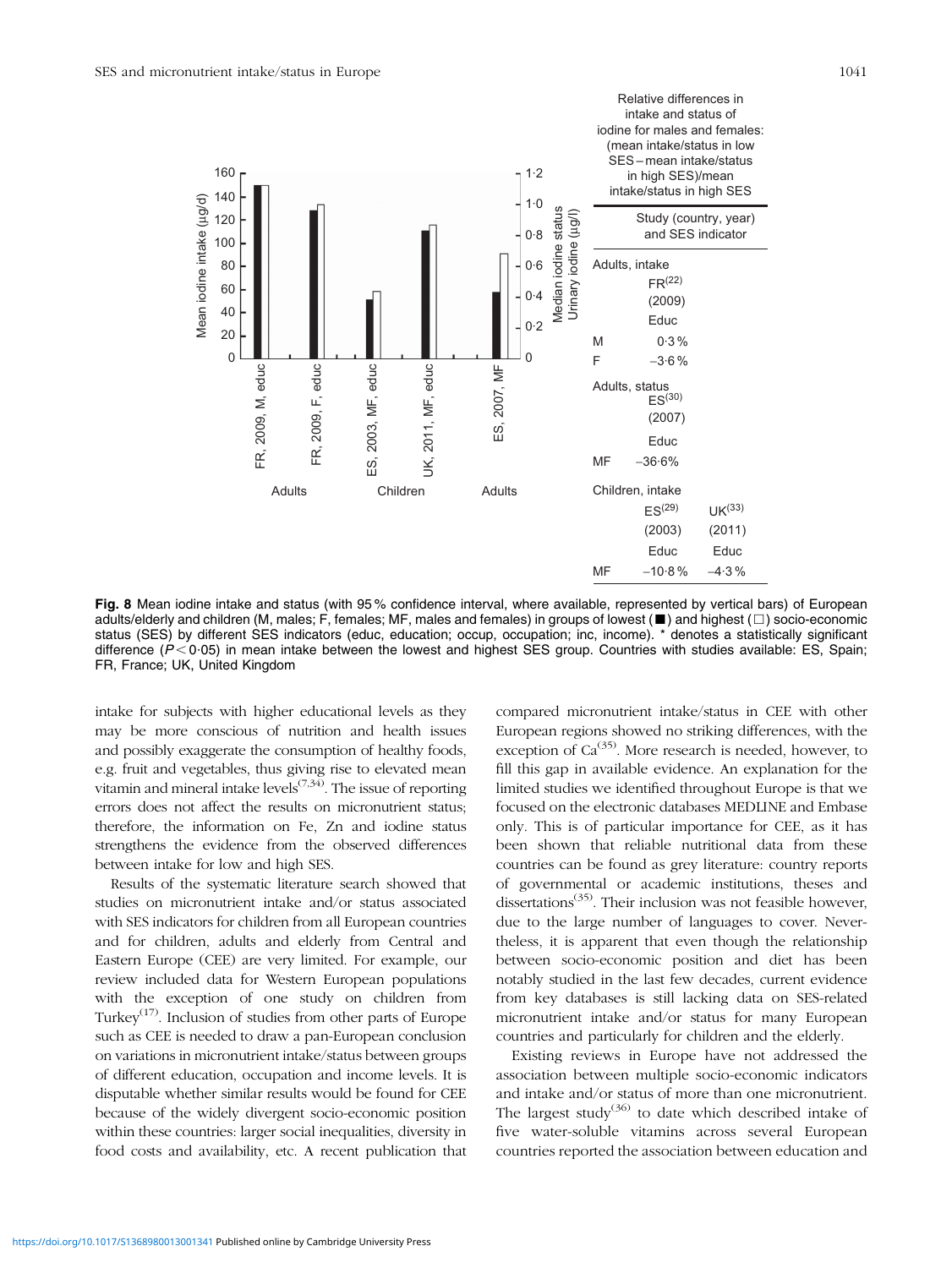<span id="page-11-0"></span>

Fig. 9 Mean zinc intake and status (with 95 % confidence interval, where available, represented by vertical bars) of European adults/elderly and children (M, males; F, females; MF, males and females) in groups of lowest ( $\blacksquare$ ) and highest ( $\Box$ ) socio-economic status (SES) by different SES indicators (educ, education; occup, occupation; inc, income). \* denotes a statistically significant difference  $(P < 0.05)$  in mean intake between the lowest and highest SES group. Countries with studies available: ES, Spain; FR, France; IE, Ireland; UK, United Kingdom

intake: it was positive for the intake of riboflavin, vitamin C, vitamin  $B_6$  (in women) and no clear conclusion emerged for vitamin  $B_{12}$ . These results are in accordance with the findings for vitamins  $B_{12}$  and C from the present study.

Still, there is a body of evidence on disparities in food habits in association with SES indicators. A review on consumption of fruit and vegetables in fifteen European countries reported lower consumption in low-SES in comparison to high-SES groups $^{(9)}$  $^{(9)}$  $^{(9)}$ ; the same was observed in nine European countries for the consumption of cheese, but not for mil $k^{(10)}$  $k^{(10)}$  $k^{(10)}$ . These findings support the results on vitamin C and Ca from our study. To estimate if similar results could be found for other vitamins and minerals under study, we examined studies evaluating the variation in intake of nutrient-rich healthy foods in groups with different socio-economic backgrounds. Likewise, whole grains, lean meats, fish, low-fat dairy products and fresh vegetables and fruit were found to be preferably consumed by high-SES groups $^{(1)}$  $^{(1)}$  $^{(1)}$ . The most recent study on the relationship between SES and frequency of consumption of seven predefined healthy foods (consumption of fruit, vegetables, wholegrain bread, vegetable-fat spread, vegetable cooking fat, low-fat milk and low-fat cheese) in CEE and Western Europe reported healthier food choices among those with higher education, occupational position and fewer economic difficulties, as well as heterogeneity in the association between SES and healthy food habits across countries[\(6\)](#page-13-0). The present study suggests that the differences are the most apparent in SES groups of different educational background, especially in females. On the other hand, [Table 1](#page-3-0) shows that for both intake and status for all age groups, it is education that is the most studied indicator: ten studies on education, two studies on education and occupation, one study on education and income, two studies on occupation and three on income. Where studies reported on intake by two indicators<sup> $(18,21,23)$  $(18,21,23)$  $(18,21,23)$  $(18,21,23)$ </sup>, the relative differences between SES groups observed for education were confirmed for occupation<sup> $(18,23)$  $(18,23)$  $(18,23)$ </sup> and income<sup>([21\)](#page-13-0)</sup>, but the variation for the latter two indicators was lower than for intake by education.

The more pronounced effect of education on variation in intake/status in comparison to occupation and income may be due to the fact that the level of education is considered to remain rather stable through the life course<sup> $(37)$  $(37)$ </sup>. Furthermore, the education attained in early life is not only a determinant of occupation and income, but also affects the ability to understand and implement dietary guidance messages and risk-reducing dietary behaviours<sup>[\(38\)](#page-14-0)</sup>. Despite the studies in the present review using different procedures in assessing SES, most methods have the same underlying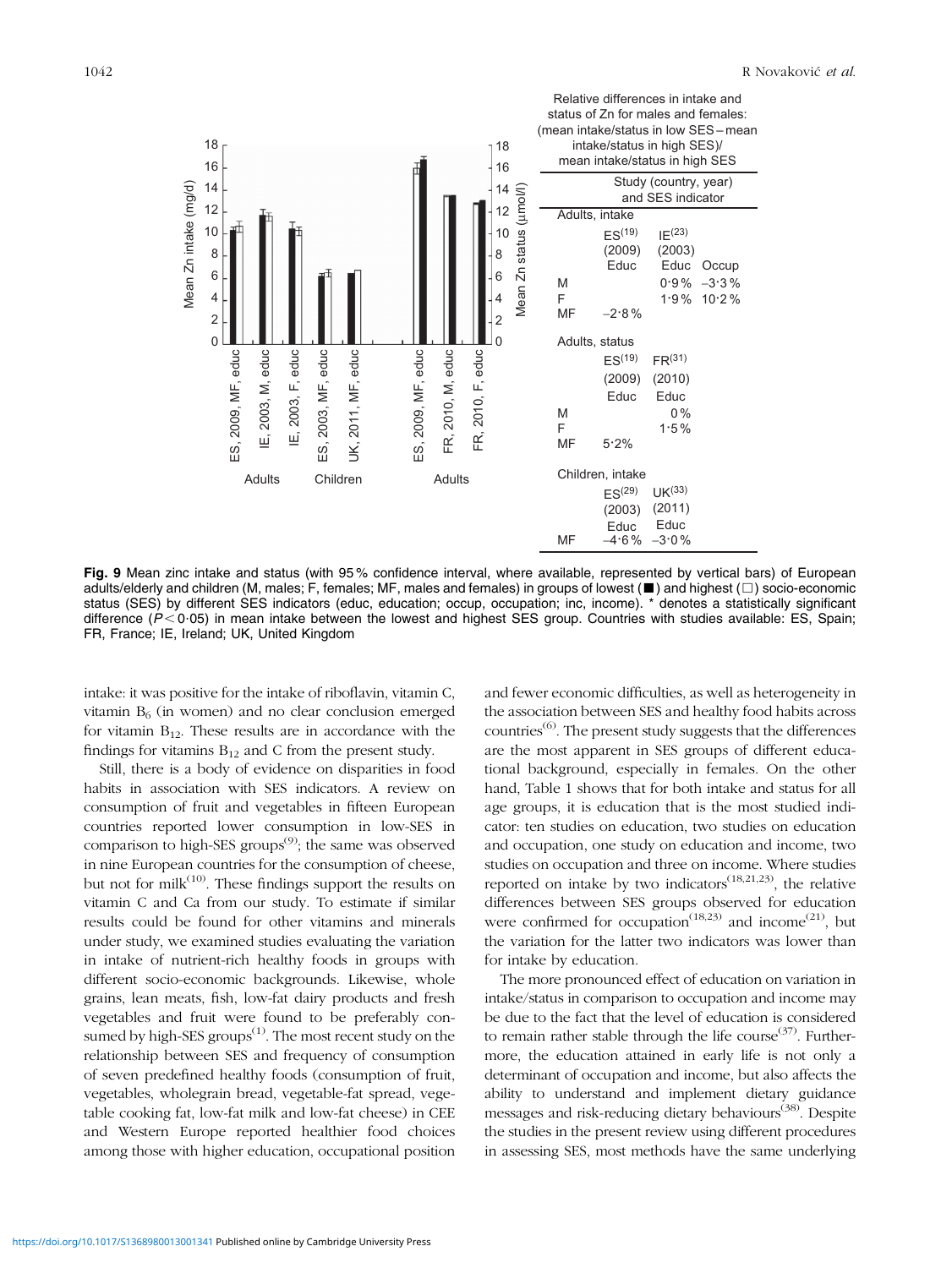1·0

<span id="page-12-0"></span>

Fig. 10 Mean copper intake (with 95% confidence interval, where available, represented by vertical bars) of European adults/ elderly and children (M, males; F, females; MF, males and females) in groups of lowest ( $\blacksquare$ ) and highest ( $\Box$ ) socio-economic status (SES) by different SES indicators (educ, education; occup, occupation; inc, income). \* denotes a statistically significant difference  $(P < 0.05)$  in mean intake between the lowest and highest SES group. Countries with studies available: UK, United Kingdom

principle: difference in micronutrient intake/status between SES groups. To the extent that similar principles are indeed addressed, the heterogeneity of results between different studies might be a reflection of these methodological shortcomings; but as long as no clear gold standard is available, the pooling of results in the way we have done is the best possible option. On the other hand, the presence of dissimilarities in SES categorization among studies can have advantages by increasing the generalization of the conclusion<sup> $(39)$  $(39)$ </sup> that there is, in most cases, a positive association observed between all SES indicators under study and micronutrient intake and/or status.

To support policy makers to develop targeted nutritional policies to reduce the risk of diet-related diseases among disadvantaged populations in Europe, a comprehensive overview of nutritional intake and status across different socio-economic strata is needed. However, the current review showed that, contrary to the large body of evidence on socio-economic inequalities in health, very few data on socio-economic differences in micronutrient intake and status are available in the scientific literature. This applies to the whole of Europe and for all age groups, but especially to CEE countries and to children, adolescents and the elderly.

# Conclusion

When intake and/or status of priority micronutrients (folate, vitamin  $B_{12}$ , Fe, Zn and iodine for intake and status; vitamin C, vitamin D, Ca, Se and Cu for intake) is compared between low- and high-SES groups, lower values for all micronutrients (except vitamin  $B_{12}$ ) are found in the low SES category. The largest relative differences between SES groups are observed for intake of Ca, vitamin C, folate and vitamin D (2–29 %, 5–47 %, 7–22 % and 4–31 %, respectively), although the data for the latter two were fewer than for the former two nutrients. The results presented in the current review stem from analysis of the original studies as from 1990 up to November 2011. Current evidence suggests that there are inadequate micronutrient intakes in Europe<sup>[\(3](#page-13-0))</sup>. Since the relationship between SES and health is dynamic and evolves throughout the life course<sup>([40](#page-14-0))</sup>, it should be regarded that the observed changes in SES inequalities in micronutrient intake and status should be monitored over time. This can be realized via analyses of high-quality nutritional data with EU coverage that apply comparable measures of SES (e.g. from the HELENA (Healthy Lifestyle in Europe by Nutrition in Adolescence) Study and/or EPIC (European Prospective Investigation into Cancer and Nutrition)) or via the inclusion of comparable socio-economic determinants and measures in currently running and forecasted nutritional surveillance programmes.

# Acknowledgements

Sources of funding: The work reported herein has been carried out within the EURRECA Network of Excellence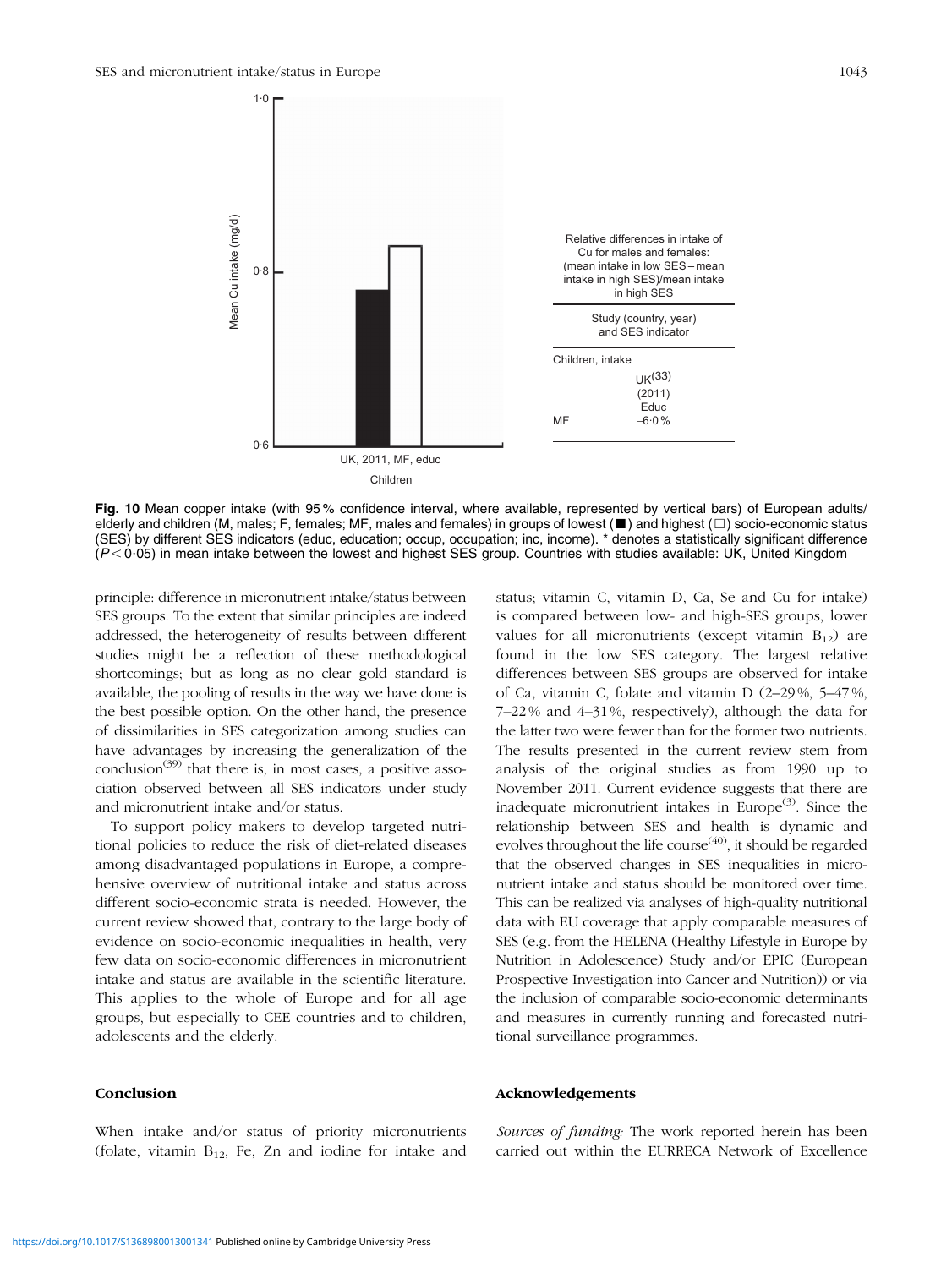<span id="page-13-0"></span>(http://www.eurreca.org), which is financially supported by the Commission of the European Communities, specific Research, Technology and Development (RTD) Programme Quality of Life and Management of Living Resources, within the Sixth Framework Programme, project no. FP6 036196-2. This report does not necessarily reflect the Commission's views or its future policy in this area. This work was in part funded by the Ministry of Education and Science of the Republic of Serbia, project III 41030. Conflicts of interest: The authors have no conflicts of interest. Ethics: No ethical approval was required for this study. Authorship responsibilities: R.N. conceptualised the paper, collected the data and drafted the manuscript. A.C. and A.G. supervised the overall work and assisted with analysis and editing of the manuscript. M.N., I.I.A., B.R.V., J.N., M. Golsorhki, M.W.M., A.B., A.S., D.d.C., G.V. and M.R. were involved in data collection, reviewing the literature and analysis. L.S.M., L.A.M., M. Glibetić, M. Gurinović, P.v.V. and L.C.P.G.M.d.G. were involved in development of the study hypothesis, editing the working versions of the manuscript and provided advice regarding interpretation of the results.

#### References

- 1. Darmon N & Drewnowski A (2008) Does social class predict diet quality? Am J Clin Nutr 87, 1107-1117.
- 2. James WP, Nelson M, Ralph A et al. (1997) Socioeconomic determinants of health. The contribution of nutrition to inequalities in health. BMJ 314, 1545-1549.
- 3. Roman-Vinas B, Ribas-Barba L, Ngo J et al. (2011) Projected prevalence of inadequate nutrient intakes in Europe. Ann Nutr Metab 59, 84–85.
- 4. Aggarwal A, Monsivais P, Cook AJ et al. (2011) Does diet cost mediate the relation between socioeconomic position and diet quality? Eur J Clin Nutr  $65$ , 1059-1066.
- 5. Giskes K, Avendano M, Brug J et al. (2010) A systematic review of studies on socioeconomic inequalities in dietary intakes associated with weight gain and overweight/ obesity conducted among European adults. Obes Rev 11, 413–429.
- 6. Boylan S, Lallukka T, Lahelma E et al. (2011) Socioeconomic circumstances and food habits in Eastern, Central and Western European populations. Public Health Nutr 14, 678–687.
- 7. Trichopoulou A, Naska A & Costacou T (2002) Disparities in food habits across Europe. Proc Nutr Soc 61, 553–558.
- 8. Lallukka T, Laaksonen M, Rahkonen O et al. (2007) Multiple socio-economic circumstances and healthy food habits. Eur J Clin Nutr  $61$ , 701-710.
- 9. Irala-Estevez JD, Groth M, Johansson L et al. (2000) A systematic review of socio-economic differences in food habits in Europe: consumption of fruit and vegetables. Eur J Clin Nutr 54, 706–714.
- 10. Sanchez-Villegas A, Martinez JA, Prattala R et al. (2003) A systematic review of socioeconomic differences in food habits in Europe: consumption of cheese and milk. Eur J Clin Nutr 57, 917–929.
- 11. Prattala RS, Groth MV, Oltersdorf US et al. (2003) Use of butter and cheese in 10 European countries: a case of contrasting educational differences. Eur J Public Health 13, 124–132.
- 12. World Health Organization (2008) Closing the Gap in a Generation: Health Equity Through Action on the Social Determinants of Health. Final Report of the Commission on Social Determinants of Health. Geneva: WHO.
- 13. Cavelaars AE, Doets EL, Dhonukshe-Rutten RA et al. (2010) Prioritizing micronutrients for the purpose of reviewing their requirements: a protocol developed by EURRECA. Eur J Clin Nutr 64, Suppl. 2, S19–S30.
- 14. Kunst AE, Bos V & Mackenbach JP; EU Working Group on Socio-economic Inequalities in Health (2001) Monitoring Socio-economic Inequalities in Health in the European Union: Guidelines and Illustrations. Final report for the Health Monitoring Program of the European Commission. Rotterdam: Department of Public Health, Erasmus University.
- 15. Food and Agriculture Organization of the United Nations. (1988) Requirements of Vitamin A, Iron, Folate and Vitamin  $B_{12}$ : Report of a Joint FAO/WHO Expert Consultation. FAO Food and Nutrition Series no. 23. Rome: FAO.
- 16. Ristic-Medic D, Piskackova Z, Hooper L et al. (2009) Methods of assessment of iodine status in humans: a systematic review. Am J Clin Nutr 89, issue 6, 2052S-2069S.
- 17. Manios Y, Moschonis G, Kolotourou M et al. (2007) Iron deficiency prevalence and dietary patterns by school district in Istanbul. *J Hum Nutr Diet* 20, 549-557.
- 18. Galobardes B, Morabia A & Bernstein MS (2001) Diet and socioeconomic position: does the use of different indicators matter? Int J Epidemiol 30, 334-340.
- 19. Sanchez C, Lopez-Jurado M, Planells E et al. (2009) Assessment of iron and zinc intake and related biochemical parameters in an adult Mediterranean population from southern Spain: influence of lifestyle factors. J Nutr Biochem 20, 125–131.
- 20. Lasheras C, Patterson AM, Casado C et al. (2001) Effects of education on the quality of life, diet, and cardiovascular risk factors in an elderly Spanish community population. Exp Aging Res 27, 257–270.
- 21. Roos E, Prattala R, Lahelma E et al. (1996) Modern and healthy?: socioeconomic differences in the quality of diet. Eur J Clin Nutr 50, 753–760.
- 22. Valeix P, Faure P, Peneau S et al. (2009) Lifestyle factors related to iodine intakes in French adults. Public Health Nutr 12, 2428–2437.
- 23. Friel S, Kelleher CC, Nolan G et al. (2003) Social diversity of Irish adults' nutritional intake. Eur J Clin Nutr 57, 865–875.
- 24. Hulshof KF, Brussaard JH, Kruizinga AG et al. (2003) Socioeconomic status, dietary intake and 10 y trends: the Dutch National Food Consumption Survey. Eur J Clin Nutr 57, 128–137.
- 25. van Rossum CT, van de MH, Witteman JC et al. (2000) Education and nutrient intake in Dutch elderly people. The Rotterdam Study. Eur J Clin Nutr 54, 159-165.
- 26. Bolton-Smith C, Smith WC, Woodward M et al. (1991) Nutrient intakes of different social-class groups: results from the Scottish Heart Health Study (SHHS). Br J Nutr 65, 321-335.
- 27. Bates CJ, Prentice A, Cole TJ et al. (1999) Micronutrients: highlights and research challenges from the 1994–5 National Diet and Nutrition Survey of people aged 65 years and over. Br J Nutr 82, 7–15.
- 28. Matthys C, De HS, Maes L et al. (2006) Adolescents' education and their diet recorded by 7-day food records. Soz Praventivmed 51, 80–90.
- Navia B, Ortega RM, Requejo AM et al. (2003) Influence of maternal education on food consumption and energy and nutrient intake in a group of pre-school children from Madrid. Int J Vitam Nutr Res 73, 439-445.
- 30. Rego-Iraeta A, Perez-Fdez R, Cadarso-Suarez C et al. (2007) Iodine nutrition in the adult population of Galicia (Spain). Thyroid 17, 161–167.